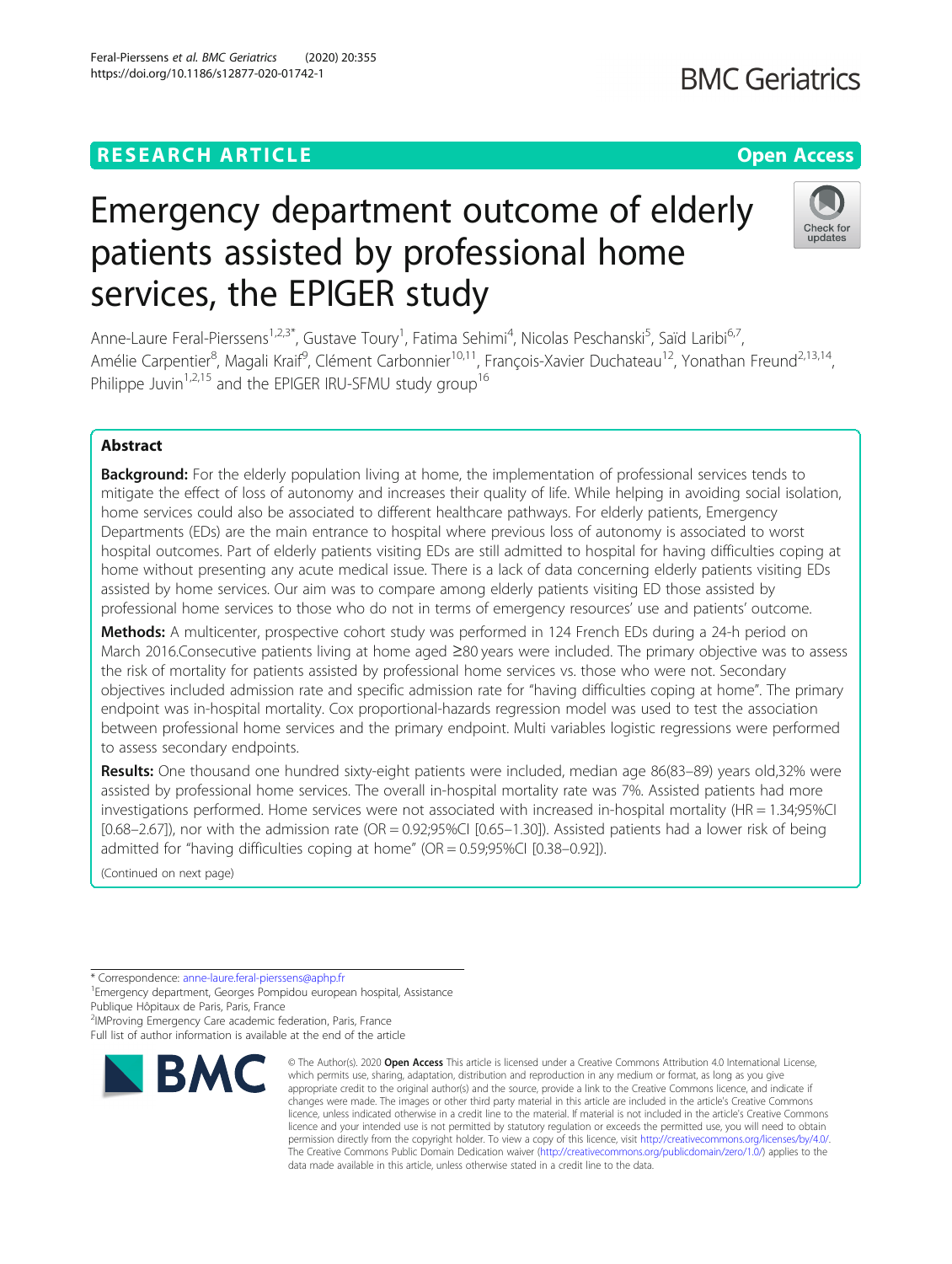#### (Continued from previous page)

**Conclusion:** Professional home services which assist one-third of elderly patients visiting EDs, were not associated to lower in-hospital mortality or to an increased admission rate. Assisted patients were associated to a lower risk of being admitted for «having difficulties coping at home».Professional home services could result in avoiding some admissions and their corollary complications.

**Trial registration:** Clinicaltrial.gov - [NCT02900391](https://clinicaltrials.gov/ct2/show/NCT02900391), 09/14/2016, retrospectively registered

Keywords: Elderly, Healthcare access, Loss of autonomy, Home services, Emergency care

#### Background

Elderly population experiencing loss of autonomy have limited access to ambulatory care and have an increased use of emergency departments (EDs) when an acute disease occurs [\[1](#page-8-0), [2\]](#page-8-0). EDs remain the main entry of elderly patients into hospitals [\[1](#page-8-0), [3\]](#page-8-0). In 2017, 40% of French individuals aged 80 years and over had been admitted at least once to hospital, with a reported longer length-ofstay and higher readmission rate for those with loss of autonomy  $[1, 4-6]$  $[1, 4-6]$  $[1, 4-6]$  $[1, 4-6]$  $[1, 4-6]$  $[1, 4-6]$ . In the ED, the degree of autonomy of elderly patients is a major determinant of patients' pathway, needed care and outcomes [[7](#page-8-0)–[9](#page-8-0)]. Part of elderly patients visiting EDs are still admitted to hospital for having difficulties coping at home without presenting any clear acute medical issue. The existence of frailty is associated with an increased risk of healthcare facility use, inpatient hospital admission or institutionalization, further worsening of the autonomy level and a threetime increase of 5 years-mortality rate  $[1, 3, 10, 11]$  $[1, 3, 10, 11]$  $[1, 3, 10, 11]$  $[1, 3, 10, 11]$  $[1, 3, 10, 11]$  $[1, 3, 10, 11]$  $[1, 3, 10, 11]$  $[1, 3, 10, 11]$ .

Previous reports introduced assessment tools for elderly autonomy, which did not investigate nor detailed homecare services received by elderly patients visiting ED. [\[12](#page-8-0)–[14\]](#page-9-0) These home services can be delivered by relatives (spouse, family, friends) or professional companies. They range from meal delivery to assistance with dressing, bathing, or toileting. These professional home services have been designed to mitigate the consequences of loss of autonomy for elderly patients still living at home, increase their quality of life and avoid social isolation. Those home services become inevitable when loss of autonomy is increasing with the burden of needed care. However, despite their development for the last 20 years, there is still an inequal access to them [[15](#page-9-0)– [17\]](#page-9-0). Thus, while emergency physicians take care of elderly patients it is usual care to look for information concerning any existing home services, allowing the assessment of patients' vulnerability to loss of autonomy and its subsequent consequences. However, there is a lack of data concerning the profile of home services received by the elderly population visiting EDs and their ED resource use and outcomes.

The aim of this study is to compare the outcomes of elderly patients visiting EDs between those assisted by professional homecare services and those who do not.

#### Methods

#### Study design

A multicenter prospective cohort study was conducted in 124 emergency departments during a 24 h period on March 16th 2016. Our sample comprises both urban and rural centers (2500 to 88,000 visits a year). All participating EDs were members of the French Emergency Medicine Research Network, section of the French Society of Emergency Medicine.

#### Study population and data collection

On march 16th 2016, from 9 am to 9 am on march 17th, all consecutive patients aged 80 years and older visiting the ED were included. Patients living in an elderly healthcare facility were not included. Patients with missing data concerning housing mode and home services were excluded (Fig. [1](#page-2-0)). Data were collected through patients' and relatives' interviews, medical examination and computerized medical charts.

#### Measurements

#### Autonomy

Two different scales were performed to assess patient's autonomy: Activities of Daily Living (ADL) Scale and Knaus Classification [[13,](#page-9-0) [18\]](#page-9-0). Knaus classification is subdivided in four levels: A, prior good health status without functional limitation; B, mild to moderate limitation of activities due to chronic medical illness; C, chronic illness producing serious but not incapacitating restriction of activities; D, severe restrictions of activities due to chronic illness including institutionalized and bedridden patients. ADL score ranges from 0 (full autonomy) to 12 (bedridden patients).

#### Home services

In-home attendance of professional services and their assigned tasks were collected when it concerned cleaning, bathing, dressing, walking, eating or doing groceries. Data concerning technical devices were also collected. Patients were considered as "assisted by home services" when they were assisted by professionals assigned to any task mentioned above except when home services were only dedicated to house cleaning.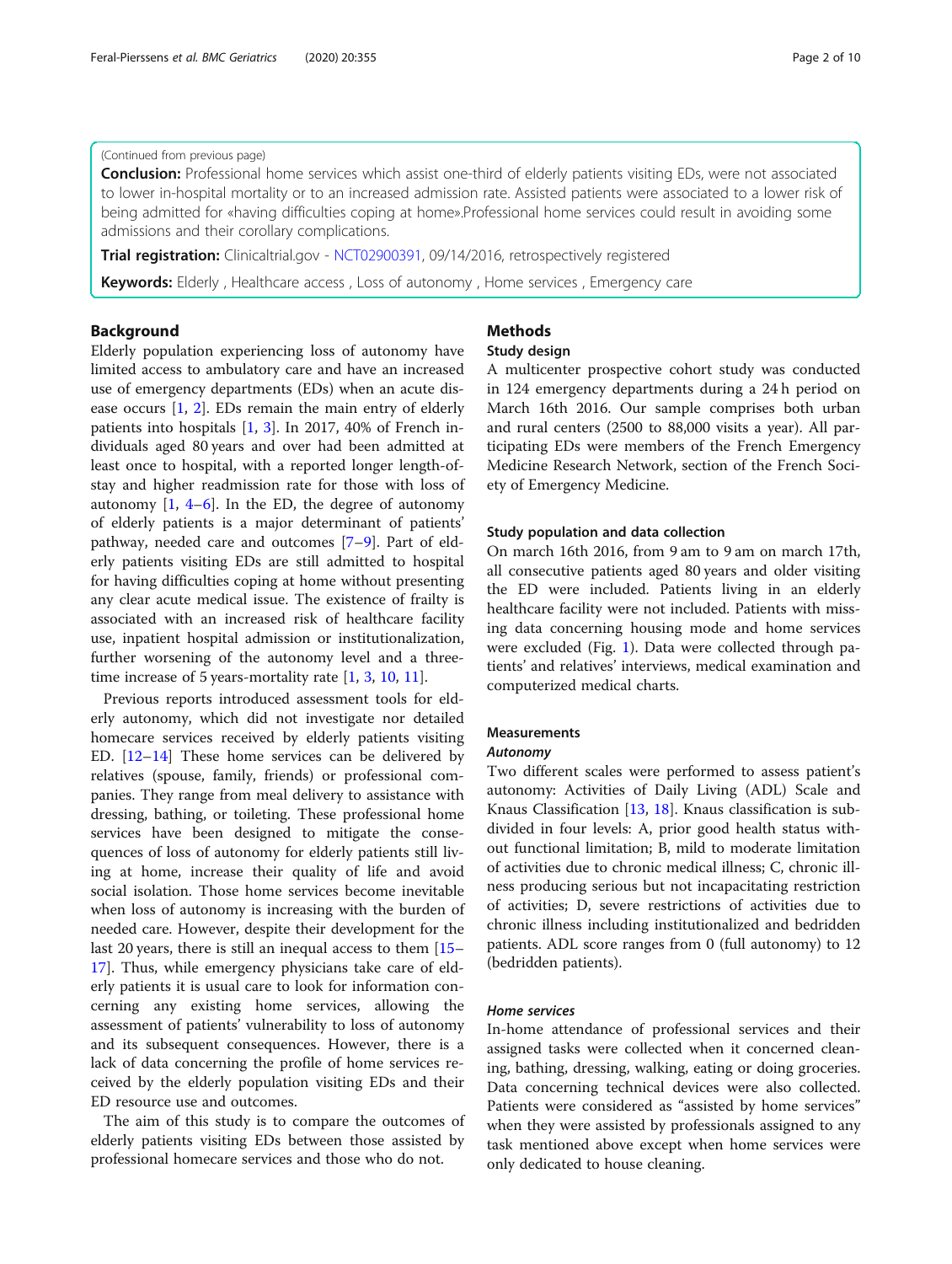<span id="page-2-0"></span>

#### Emergency department care

The acute illness for which the patient visited the ED was considered as "serious" if one of the following was observed: arriving by medical transportation, Glasgow Coma Score on arrival below 14, organ distress or being moved towards resuscitation bay on arrival. The type of performed investigations tests (laboratory, imaging) and specific administered drugs (analgesic and psychotropic drugs) were collected. Patient's primary diagnosis was identified by the emergency physician who could specify if admission was due to "difficulties in coping at home". That last situation referred to an inadequate balance between the patient's functional resources and the constraints and complications that returning home might have been precipitating without a clear acute medical issue.

Patients were followed-up until hospital discharge or day 30, whichever came first.

#### Endpoints

Our primary objective was to assess the risk of mortality for elderly patients assisted by professional home services vs. those who were not. Secondary objectives were to compare ED resource use and ED outcomes between these two categories. The primary endpoint was inhospital mortality. Secondary endpoints included admission rate after ED visit, admission rate for "having

difficulties coping at home" and length-of-stay for admitted patients.

#### Statistical analysis

Continuous data were expressed as mean (SD) if normally distributed or median (interquartile range) if not. Categorical data were reported as number and percentage. Comparisons were performed between elderly patients assisted by professional home services and those who did not by using Student t test for continuous data and Chi-square tests for categorical data. All comparisons were 2-tailed, and a P-value less than .05 was required to reject the null hypothesis.

Cox proportional-hazards regression model was used to test the association between professional home services and mortality following an ED visit. Adjusting factors were age, comorbidities (history of respiratory disease, polymedication (≥3 daily drugs), Knaus classification, cognitive impairment), serious acute illness and performed investigations. Hazard ratios were calculated with 95% confidence intervals.

Binary multi variables logistic regression models were performed to assess patients' admission rate after ED visit adjusting for potential a priori confounding factors: age, sex, comorbidities (history of respiratory, cardiovascular or neurological disease, cognitive impairment, psychotropic drugs, Knaus classification, clinical severity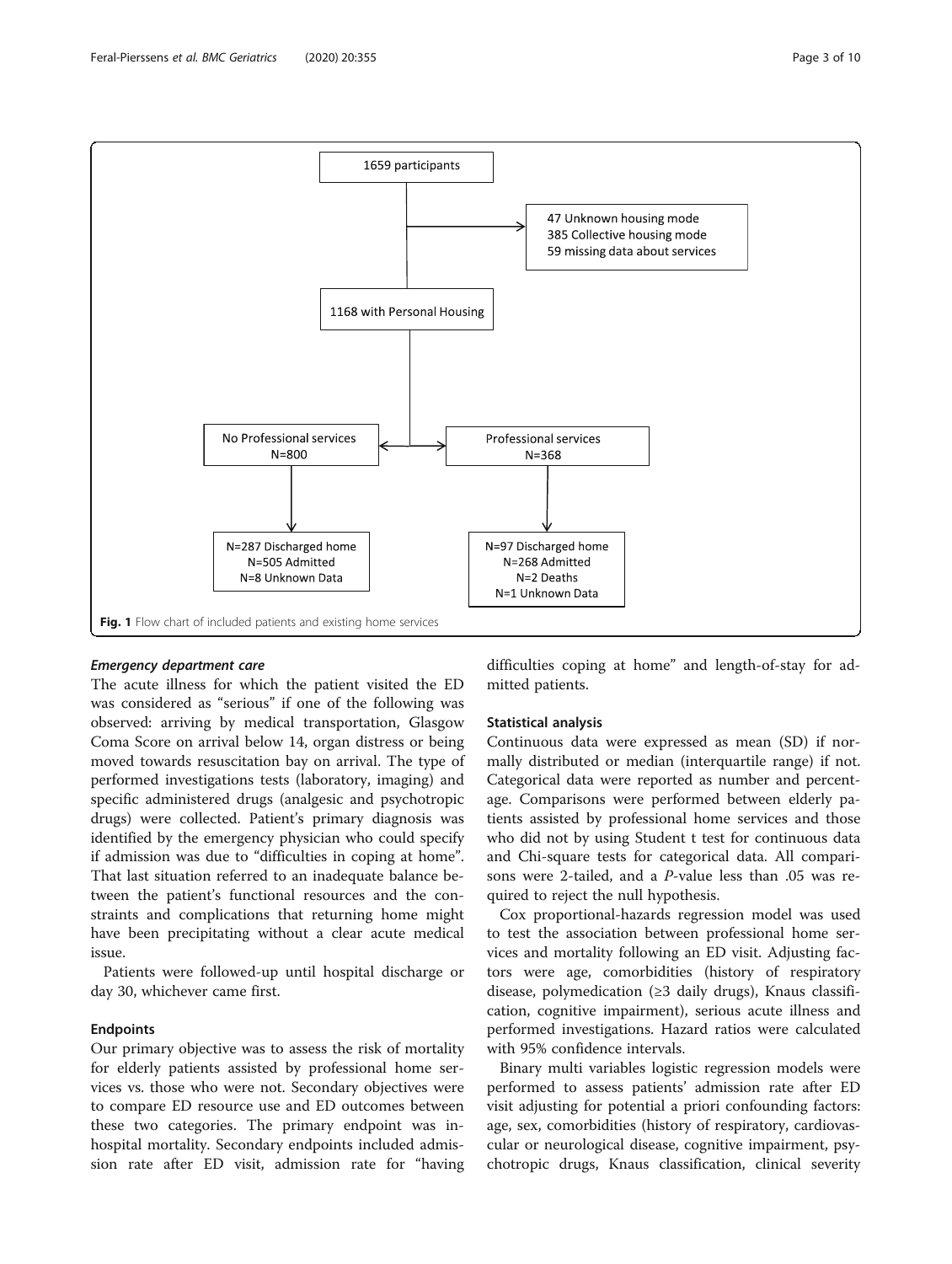and performed investigations). Adjusted odds-ratios and their 95% confidence interval were estimated. Sensitivity analysis were performed adjusting for existing informal caregivers. Statistical analyses were performed with STAT 12 (StatCorpsLP, CollegeStation, Texas USA). We followed STROBE recommendations for reporting observational cohort studies.

#### Ethics approval and consent to participate

This study has been approved by our institutional review board and ethics committee (CERHUPO - Comité d'Ethique pour la Recherche des Hôpitaux Universitaires Paris Ouest) (October, 2015), by CCTIRS (Comite Consultatif sur le Traitement de l'Information en matière de Recherche dans le domaine de la Santé) and by CNIL (Commission nationale informatique et liberté) (Record 15.1015bis). According to French law and national guidelines (Law n°94–548 of July 1st 1994 relating to the processing of personal data for the purpose of research in the health field), need for written informed consent was waived.

#### Results

Over the study period, 1659 patients aged 80 years and older visited one of 124 participating ED. Among them, 491 patients living in collective housing or with missing data concerning their housing mode were not included (Fig. [1](#page-2-0)). Overall, 1168 patients were analyzed among whom 368 (32%) where assisted by home services.

#### Patients characteristics

Median age of the population was 86 (83–89) years old. Patients assisted by professional home services were older than those who were not: with a median age of 88 (85–91) vs. 85 (82–88)  $(P < 0.001)$ . They also presented with more comorbidities such as history of cardiovascular, respiratory or neurologic diseases. Prevalence of cognitive impairment and polymedication were more frequent in assisted patients. The rate of patients that had registered their personal directives in case of incapacity because of severe illness, was similar between the two groups (Table [1](#page-4-0)). Among patients assisted by home services, 14% were considered as class A in Knaus classification compared to 48% of patients that were not assisted by any professional services  $(P < 0.001)$ . Similarly, 33% of assisted patients had an ADL score  $\geq 6$ compared to 9% of patients without home services ( $P$  < 0.001). In terms of types of caregivers, 55% of patients already assisted by services were also cared by their relatives (Table [1](#page-4-0)).

On arrival, elderly patients assisted by home services presented similar severity signs of acute illness than patients without any professional support (16% vs. 14%,  $P = 0.343$ ). However, assisted patients benefitted from more investigations than patients without home services (88% vs. 78% for biology tests  $(P < 0.001)$  and 72% vs. 62% for imaging tests ( $P = 0.001$ ). Trauma was the main cause for ED visit for both groups (Supplemental Table [5\)](#page-7-0).

#### Main results

The in-hospital mortality rate was 7%, median length of stay was 8 days (IQR 3–14) (Table [2\)](#page-5-0). Among admitted patients, 30 days mortality rate was 10% for patients assisted by home services vs. 5% for the others (absolute difference 5%  $[4-6\%]$ ,  $P = 0.014$ ). After adjustments, the presence of home services was not associated with increased in-hospital mortality (Hazard Ratio = 1.34; 95% Confidence Interval [0.68–2.67]). History of respiratory disease, C or D classes and clinical severity on arrival were associated to an increased in-hospital mortality (Table [3\)](#page-6-0).

Overall, admission rate for all elderly patients was 66%. The admission rate was higher for patients assisted by home services (73% vs. 63%,  $P = 0.001$ ). Emergency physicians considered that 13% of the patients assisted by professional services were admitted for "having difficulties coping at home" vs. 10% for those who were not  $(P = 0.124)$ . Transfer to intensive care unit was necessary for 3% of assisted patients whereas it concerned 5% of patients that were not assisted by home services  $(P =$ 0.119). There was no difference in hospital lengths-ofstay between the two groups (Table [2\)](#page-5-0).

After multi variable logistic regression, the admission risk after ED visit for elderly patients assisted by professional home services was not different from patients that were not assisted by any professional services (Odd Ratio = 0.92; 95%CI [0.65–1.30]). Assisted patients had a lower risk of being admitted for « having difficulties coping at home » when compared to patients that were not assisted by professional services (OR = 0.59; 95%  $CI[0.38-0.92]$  (Table [4](#page-6-0) and supplemental Table [6](#page-7-0)).

#### **Discussion**

In our sample of 1168 elderly patients from 124 EDs in France, a third were assisted by professional home services while over half of them had access to informal caregivers (such as friends or relatives). There was no association between in hospital mortality and professional home services. Assisted patients had a similar risk of being admitted after ED visit but were associated to a lower risk of being admitted for « having difficulties coping at home ».

The rate of elderly patients assisted by home services matches other published research dealing with elderly population living alone at home [[19\]](#page-9-0). However, the present study detailed professional home services for elderly patients visiting EDs, investigating their dedicated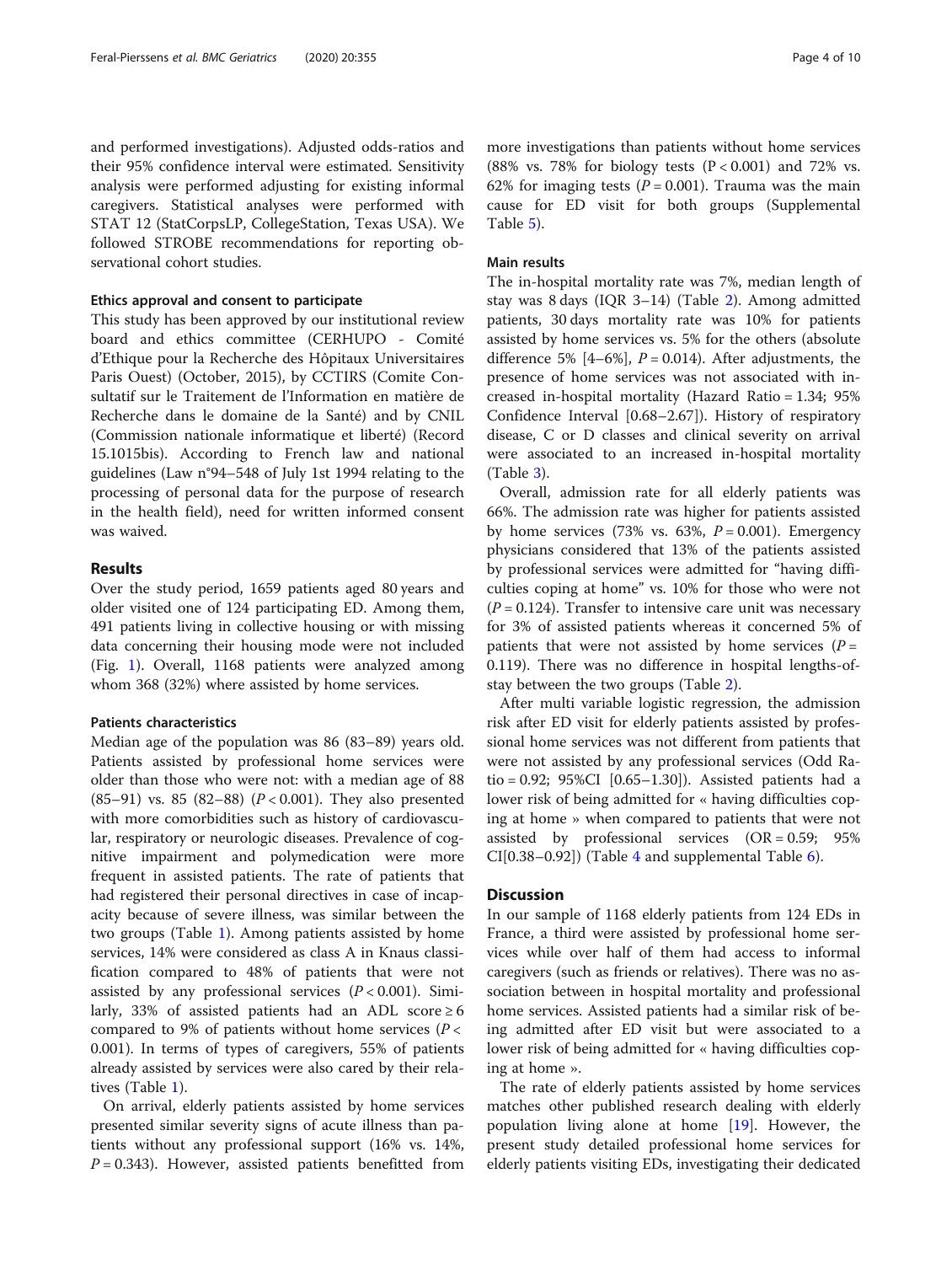<span id="page-4-0"></span>

| Table 1 Health characteristics, autonomy assessment and home services of elderly patients visiting EDs according to professional |  |  |  |  |  |  |
|----------------------------------------------------------------------------------------------------------------------------------|--|--|--|--|--|--|
| home services' presence                                                                                                          |  |  |  |  |  |  |

| Characteristics                                | All patients<br>$N = 1168$<br>$N(\%)$ | No services<br>$N = 800$<br>$N(\%)$ | Services<br>$N = 368$<br>$N(\%)$ | P-value <sup>®</sup> |
|------------------------------------------------|---------------------------------------|-------------------------------------|----------------------------------|----------------------|
| Age, y.o median (Q1;Q3)                        | 86 (83;89)                            | 85 (82;88)                          | 88 (85;91)                       | < 0.001              |
| Sex ratio                                      | 0.72                                  | 0.75                                | 0.65                             | 0.310                |
| <b>Medical history:</b>                        |                                       |                                     |                                  |                      |
| None                                           | 38(3)                                 | 31(4)                               | 7(2)                             | 0.077                |
| Cardio Vascular risk factors                   | 686(59)                               | 467(58)                             | 219(60)                          | 0.714                |
| Cardio Vascular                                | 772(66)                               | 504(63)                             | 268(73)                          | 0.001                |
| Respiratory                                    | 198(17)                               | 122(15)                             | 76(21)                           | 0.022                |
| Neurologic                                     | 272(23)                               | 152(19)                             | 120(33)                          | < 0.001              |
| Psychiatric                                    | 89(8)                                 | 54(7)                               | 35(10)                           | 0.099                |
| Trauma                                         | 91(8)                                 | 58(7)                               | 33(9)                            | 0.309                |
| Hematology/oncology                            | 212(18)                               | 136(17)                             | 76(21)                           | 0.132                |
| Urology                                        | 192(16)                               | 130(16)                             | 62(17)                           | 0.798                |
| Gastro enterology                              | 189(16)                               | 117(15)                             | 72(20)                           | 0.033                |
| $\geq$ 2 categories                            | 496(42)                               | 293(37)                             | 203(55)                          | < 0.001              |
| <b>Usual medication</b>                        |                                       |                                     |                                  |                      |
| None                                           | 47(4)                                 | 40(5)                               | 7(2)                             | 0.012                |
| $\geq$ 3 daily medications                     | 689(59)                               | 448(56)                             | 241(65)                          | 0.002                |
| Hypertension                                   | 744(64)                               | 509(64)                             | 235(64)                          | 0.938                |
| Antiplatelets                                  | 424(36)                               | 285(36)                             | 139(38)                          | 0.478                |
| Anticoagulant                                  | 273(23)                               | 166(21)                             | 107(29)                          | 0.002                |
| Psychotropics                                  | 264(23)                               | 158(20)                             | 106(29)                          | 0.001                |
| <b>Cognitive impairment</b>                    | 308(26)                               | 156(20)                             | 152(41)                          | < 0.001              |
| Relatives present in the ED                    | 421(36)                               | 304(38)                             | 117(32)                          | 0.040                |
| Registered personal directive                  | 18(2)                                 | 12(2)                               | 6(2)                             | 0.775                |
| Autonomy assessment                            |                                       |                                     |                                  |                      |
| Living alone                                   | 556(48)                               | 346(43)                             | 210(57)                          | < 0.001              |
| Living as couple                               | 446(38)                               | 340(43)                             | 106(29)                          | < 0.001              |
| Helping spouse                                 | 136(12)                               | 97(12)                              | 39(11)                           | 0.252                |
| Knaus classification                           |                                       |                                     |                                  |                      |
| A                                              | 437(37)                               | 385(48)                             | 52(14)                           | < 0.001              |
| Β                                              | 451(39)                               | 281(35)                             | 170(46)                          | < 0.001              |
| С                                              | 230(20)                               | 97(12)                              | 133(36)                          | < 0.001              |
| D                                              | 4(0.3)                                | O(0)                                | 4(1)                             | 0.003                |
| Autonomy assessment:                           |                                       |                                     |                                  |                      |
| ADL <sup>a</sup> , median (Q1;Q3)              | 1(0;4)                                | O(0;1)                              | 3(1,6)                           | < 0.001              |
| Severe disability (ADL <sup>a</sup> $\geq$ 10) | 66(6)                                 | 29(4)                               | 37(10)                           | < 0.001              |
| Loss of autonomy (ADL <sup>a</sup> $\geq$ 6)   | 194(17)                               | 73(9)                               | 121(33)                          | < 0.001              |
| Early disability (ADL <sup>a</sup> $\leq$ 4)   | 877(75)                               | 674(84)                             | 203(55)                          | < 0.001              |
| Disability for intimate tasks                  | 136(12)                               | 41(5)                               | 95(26)                           | < 0.001              |
| Walking disability                             | 123(11)                               | 57(7)                               | 66(18)                           | < 0.001              |
| Home services                                  |                                       |                                     |                                  |                      |

Type of services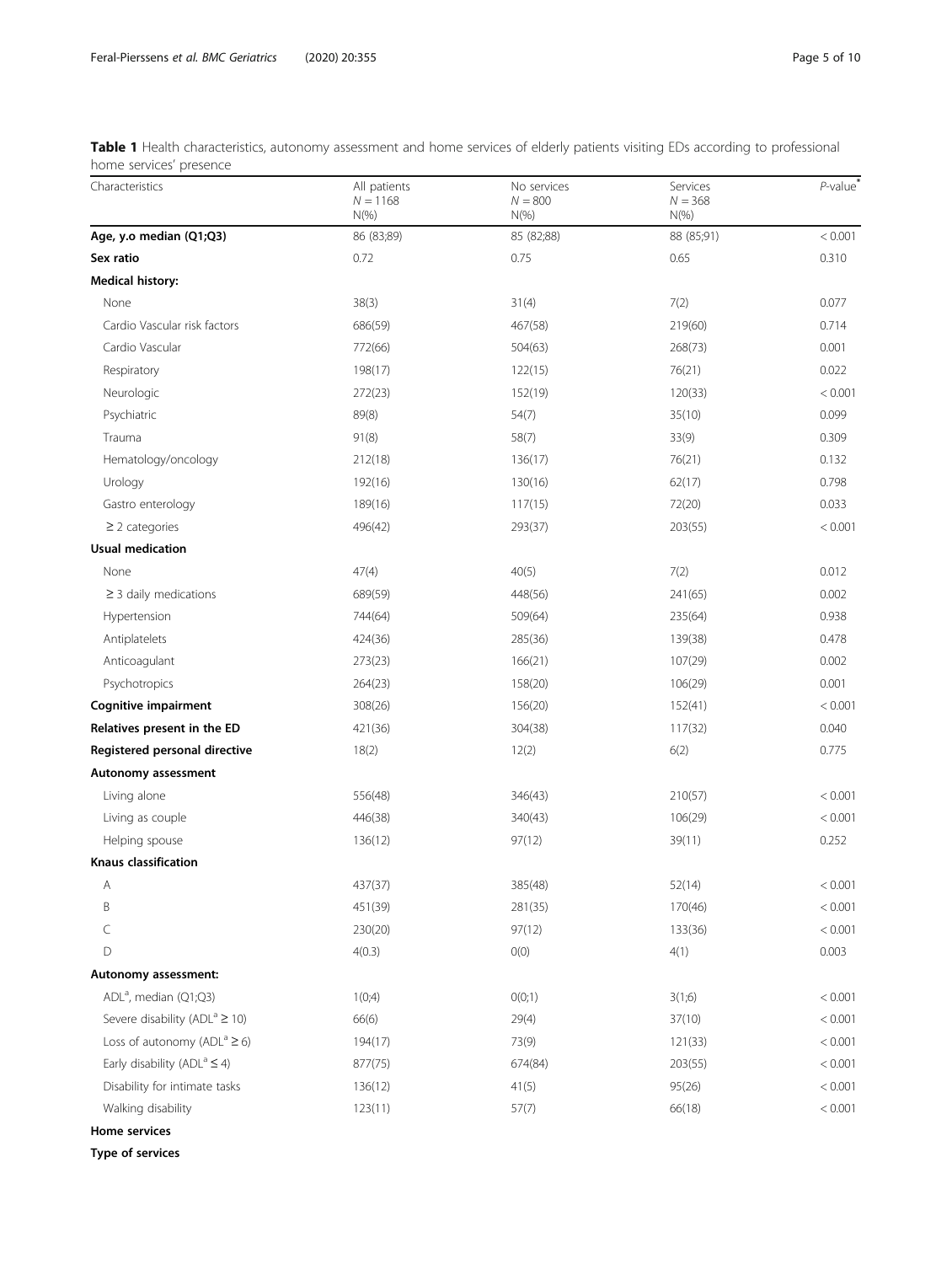| Characteristics                | All patients<br>$N = 1168$<br>$N(\%)$ | No services<br>$N = 800$<br>$N(\%)$ | Services<br>$N = 368$<br>$N(\%)$ | $P$ -value <sup>*</sup> |
|--------------------------------|---------------------------------------|-------------------------------------|----------------------------------|-------------------------|
| Professional                   | 368(32)                               | O(0)                                | 368(100)                         |                         |
| Relatives                      | 621(53)                               | 418(52)                             | 203(55)                          | 0.021                   |
| Cleaning only                  | 181(16)                               | 181(23)                             | O(0)                             |                         |
| Technical help                 | 220(19)                               | 77(10)                              | 143(39)                          | < 0.001                 |
| Tasks dedicated to caregivers: |                                       |                                     |                                  |                         |
| Cleaning                       | 599(51)                               | 298(37)                             | 301(82)                          | < 0.001                 |
| Groceries                      | 369(32)                               | 128(16)                             | 241(66)                          | < 0.001                 |
| Bathing                        | 342(29)                               | 81(10)                              | 261(71)                          | < 0.001                 |
| Clothing                       | 232(20)                               | 55(7)                               | 177(48)                          | < 0.001                 |
| Walking                        | 79(7)                                 | 16(2)                               | 63(17)                           | < 0.001                 |
| Eating                         | 182(16)                               | 50(6)                               | 132(36)                          | < 0.001                 |
| Delivering meals               | 138(12)                               | 41(5)                               | 97(26)                           | < 0.001                 |
| Telealarm                      | 119(10)                               | 43(5)                               | 76(21)                           | < 0.001                 |
| Walking device                 | 344(29)                               | 159(20)                             | 185(50)                          | < 0.001                 |
| Nurse care                     | 131(11)                               | 54(7)                               | 77(21)                           | < 0.001                 |

<span id="page-5-0"></span>Table 1 Health characteristics, autonomy assessment and home services of elderly patients visiting EDs according to professional home services' presence (Continued)

\*P-value when comparing patients benefitting from professional home care and those who do not.<sup>3</sup> ADL Activity of Daily Living. Score ranging from 0 (full autonomy) to 12 (bedridden)

tasks also providing a full profile of this specific population while exploring their emergency resources use and outcomes.

The admission rate reported in this study was superior to those mentioned in literature about geriatric populations but definitions of elderly have varied over the past 20 years depending on publications, which is a limit for comparisons [[1,](#page-8-0) [4](#page-8-0), [20](#page-9-0)]. The DREES survey conducted in 2013 in 736 French EDs noted that elderly patients counted for 12% of the emergency flow and 56%

|  |  |  |  | Table 2 Emergency department outcome of elderly patients according to professional home services' presence |  |
|--|--|--|--|------------------------------------------------------------------------------------------------------------|--|
|--|--|--|--|------------------------------------------------------------------------------------------------------------|--|

|                                                   | All population<br>$N = 1168$<br>$N(\%)$ | No services<br>$N = 800$<br>$N(\%)$ | Services<br>$N = 368$<br>$N(\%)$ | $P$ -value |
|---------------------------------------------------|-----------------------------------------|-------------------------------------|----------------------------------|------------|
| Outcome after ED visit:                           |                                         |                                     |                                  |            |
| Death                                             | 2(0.2)                                  | O(0)                                | 2(0.5)                           | 0.037      |
| Admitted                                          | 773(66)                                 | 505(63)                             | 268(73)                          | 0.001      |
| Admitted for "having difficulties coping at home" | 128(11)                                 | 80(10)                              | 48(13)                           | 0.124      |
| ED short unit                                     | 262(22)                                 | 175(22)                             | 87(24)                           | 0.496      |
| Other medical unit                                | 460(39)                                 | 290(36)                             | 170(46)                          | 0.001      |
| Intensive care Unit                               | 51(4)                                   | 40(5)                               | 11(3)                            | 0.119      |
| Runaway                                           | 4(0.3)                                  | 3(0.4)                              | 1(0.3)                           | 0.780      |
| Discharged against medical advice                 | 7(0.6)                                  | 5(0.6)                              | 2(0.5)                           | 0.868      |
| On Day 30 among admitted patients:                | $N = 732$                               | $N = 480$                           | $N = 252$                        |            |
| Death                                             | 52(7)                                   | 26(5)                               | 26(10)                           | 0.014      |
| Still hospitalized                                | 213(29)                                 | 133(28)                             | 80(32)                           | 0.298      |
| Discharged home                                   | 450(61)                                 | 314(65)                             | 136(54)                          | 0.002      |
| Entering Elder facility                           | 17(2)                                   | 7(2)                                | 10(4)                            | 0.032      |
| Length-of-stay:                                   | $N = 630$                               | $N = 415$                           | $N = 215$                        |            |
| Days, median (Q1;Q3)                              | 8(3;14)                                 | 8(3;14)                             | 8(3;14)                          | 0.917      |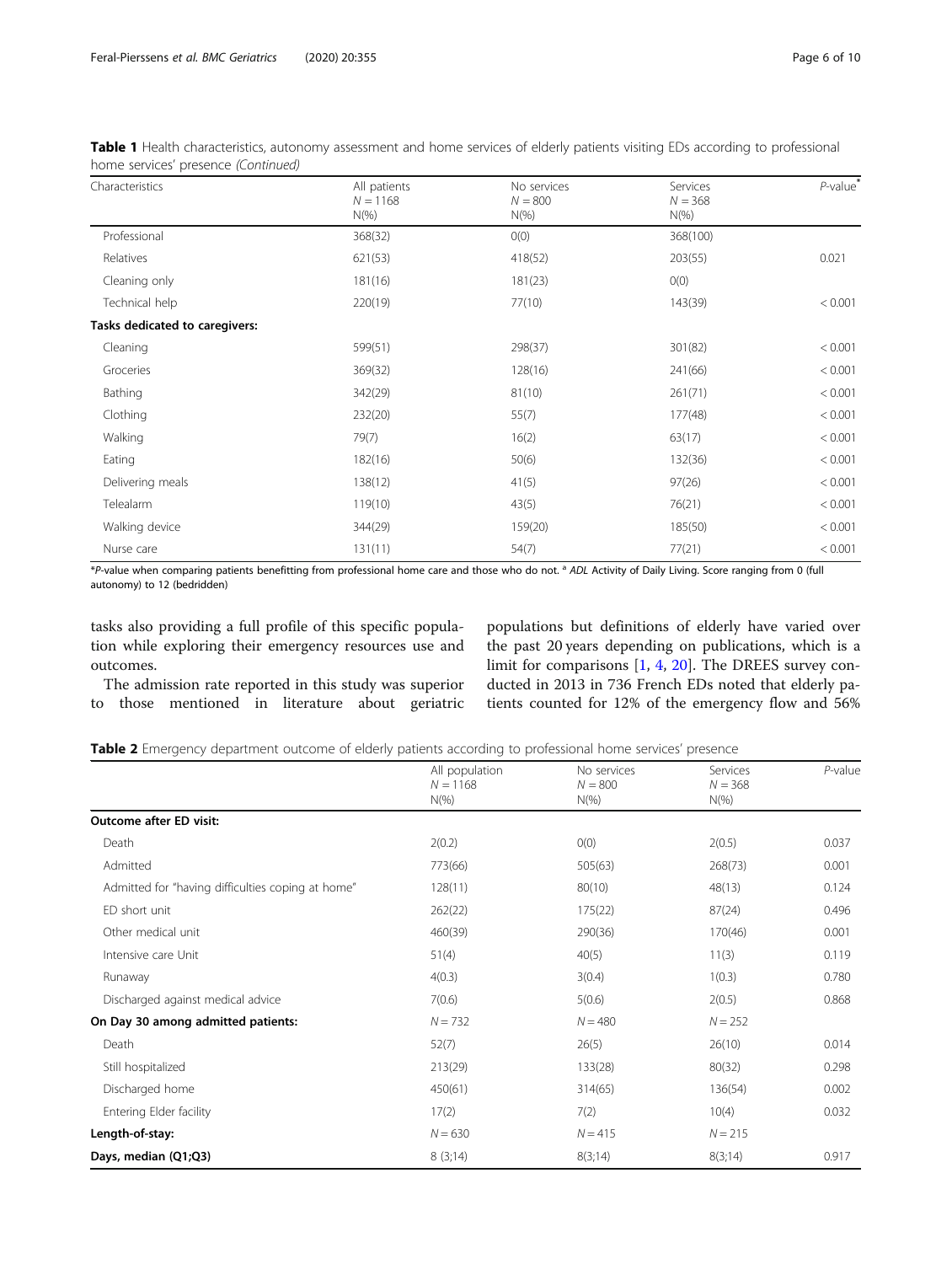<span id="page-6-0"></span>Table 3 Hazard ratios of mortality risk by Cox proportion-hazard model

| Characteristics                  | Hazard Ratio [IC95%]   |
|----------------------------------|------------------------|
| Age                              | 1.01[0.93-1.09]        |
| Respiratory history              | 2.35 [1.17-4.75]       |
| Cognitive impairment             | 1.18 [0.59-2.35]       |
| $\geq$ 3 daily medications       | $0.60$ $[0.31 - 1.15]$ |
| Knaus $C$ or $D$                 | 3.99 [1.32-12.1]       |
| ADI <sup>a</sup> > 6             | $0.68$ $[0.30 - 1.50]$ |
| Serious acute illness on arrival | 4.19 [2.22-7.91]       |
| Imaging                          | 1.17 [0.55-2.49]       |
| Professional home services       | 1.34 [0.68-2.67]       |

Tested variables: age, history of respiratory disease, cognitive impairment, Knaus classification, loss of autonomy (ADL), polymedication, clinical severity, performed investigations, professional home services <sup>a</sup>ADL Activities of Daily Living

among those were admitted following their visit [[20](#page-9-0)]. However, the present study focussed on visiting patients who lived by themselves at home whereas the DREES survey included elderly patients living in healthcare facilities whose admission rate is usually lower [[4](#page-8-0)]. Otherwise, characteristic features in terms of comorbidities, investigations and primary diagnosis were similar to those noted in literature. Elderly patients are polypathological, come in the forts place for traumatological motives and are given more investigations than younger patients [\[1](#page-8-0), [3,](#page-8-0) [4](#page-8-0)]. Finally, the mortality rate as observed in EDs was similar to those noted in other French studies [\[21,](#page-9-0) [22](#page-9-0)].

When comparing both groups, assisted patients suffered more comorbidities (notably cardiovascular, respiratory and neurological) and suffered more frequently from loss of autonomy (whether measured with Knaus classification or the ADL score). After adjusting for those factors, it appears that the in-hospital mortality was not tied to the presence of at home services but was associated to the severity of the acute illness when reaching the ED as well as to the patient's level of autonomy. Results associating autonomy level and short-term

mortality after ED visits was consistent with literature on the subject [\[7](#page-8-0), [8](#page-8-0)]. The degree of autonomy is already a decisive and essential information in emergency settings in order to allow physicians to make urgent decisions such as engaging in resuscitation manoeuvres [\[9](#page-8-0)].

Nevertheless, the risk to be admitted for «having difficulties coping at home» was lower for patients with available home services. This suggests a form of substitutability between at home professional services and the resort to hospital care. However, these services are often regulated outside the scope of health policy. Whereas a number of evaluations of the economic impact of this developing area of activity exist, few studies investigate the sanitary and social benefits of increasing at home support  $[15, 16]$  $[15, 16]$  $[15, 16]$ . The French PAERPA program was dedicated to the implementation of a coordination process of already existing home services and its assessment was focussed on various health indicators (visit to EDs, avoidable admissions). Preliminary results did not demonstrate any effect on the different factors under study [[23\]](#page-9-0). However, it did not investigate the implementation of home services for elderly individuals that were lacking home support. The present study found that some patients that were not assisted by home services exhibited a high level of dependency. Combined with the lower rate of admission for «having difficulties coping at home», this suggests on the contrary that public investment bearing on the development of at home support could result in a reduction of part of admissions following ED visits. Adequate care at home for dependency through professional services might have an incidence on the pathway of care for elderly patients and could result in avoiding some admissions and their corollary complications (iatrogenic dependence, lengthening of hospital stay, mortality) [\[2,](#page-8-0) [3,](#page-8-0) [24\]](#page-9-0).

#### Limitations

Our study has some limits. In spite of the high number of EDs participating our sampling did not aim at being representative of French EDs as a whole. Thus, the

Table 4 Odds-ratios (OR) of patients' outcome after ED visit when comparing elderly patients assisted by professional home services to patients without any professional support

|                                                   | <b>OR [95%CI]</b>    | P-value |
|---------------------------------------------------|----------------------|---------|
| ED outcome $(n = 1168)$                           |                      |         |
| Admitted                                          | $0.92$ $[0.65;1.30]$ | 0.636   |
| Admitted for "having difficulties coping at home" | 0.59 [0.38;0.92]     | 0.020   |
| Admitted to the FD short unit                     | $0.81$ $[0.57;1.14]$ | 0.225   |
| Admitted to the Intensive Care Unit               | $0.70$ $[0.30;1.64]$ | 0.408   |
| On Day 30 among admitted patients $(n = 732)$ :   |                      |         |
| Still hospitalized                                | $1.10$ $[0.75;1.61]$ | 0.628   |

Adjusting variables: age, sex, history of respiratory, cardiovascular or neurological diseases, cognitive impairment, psychotropic drugs, Knaus classification, clinical severity and performed investigations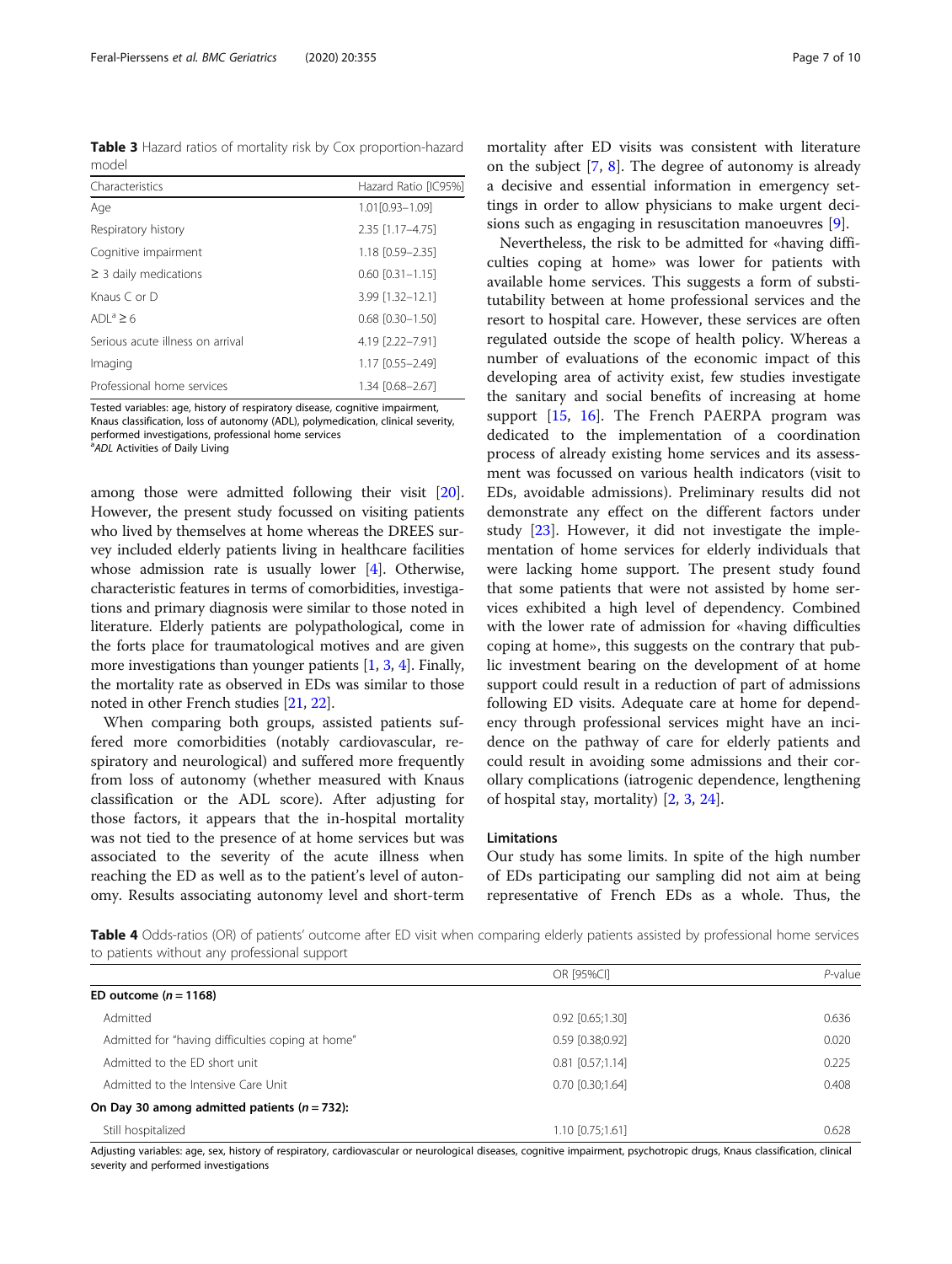<span id="page-7-0"></span>results presented here cannot be extrapolated to other contexts. However, the patients' profile appears consistent with results achieved in other large-scale studies.

In addition, we noticed differences in the descriptive characteristics of the two compared groups: assisted patients are more likely to present comorbidities, are more often polymedicated and have lower level of autonomy. We tend to compensate this distortion of comparability through multivariable analysis adjusting for these factors even if biases may remain despite the chosen set of adjustment variables. However, even though we noticed differences between the characteristics of the two groups, there are still patients that are not assisted by professional home services presenting with low autonomy level, polymedication and comorbidities; conversely, substantial proportions of assisted patients are autonomous, have no comorbidities, are not polymedicated and have few comorbidities. This should allow the multivariable adjustments to be effective. Furthermore, the inhospital mortality rate is not associated to professional home services even after adjusting for these characteristics. Similarly, the ED outcomes do not differ when adjustments are made. Thus, these are indications that multivariable adjustments should be considered as effective.

Our study revealed a significant proportion of dependent patients lacking professional support. However, we were not able to document more precisely the causes of this lack of professional services use, notably in relation with socio-economic characteristics. Nevertheless, studies exploring the use of home services by elderly individuals point to a strong correlation with income level [\[15](#page-9-0), [25](#page-9-0)]. Financial barriers exist. The cost's impact of services on the household disposable income depend on the global income and social context. In France, various financial support systems assume part of the induced cost but administrative processes are complex resulting in a high rate of elderly individuals forgoing these administrative aids [\[17](#page-9-0)].

Finally, to consider "having difficulties coping at home" as one of the diagnostics justifying hospital admission relied on the local investigator's judgment. That situation refers to an inadequate balance between the patient's functional resources and the constraints and complications that returning home might precipitate. Although it gets used in an empirical and informal fashion as a motive for hospitalization, no precise definition exists of this notion. In consequence, no guarantee can be given of its reproducibility between practitioners so that a classification bias may have intervened and may have produced an under- or overestimation of the parameter. Those subjective decisions, in spite of a potential classification bias, have impacted for good the way patients have been taken care of and hospitalized, which points

to the importance of the link between the daily care for dependent patients at home and the pathway followed by elderly patients once visiting EDs.

#### Conclusion

In summary, in this sample of French elderly patients visiting the ED, having professional services at home was not associated to lower in-hospital mortality. Assisted patients had a lower risk of being admitted for « having difficulties coping at home » but similar risk of being admitted after ED visit. A prospective study of health trajectories of elderly patients from ambulatory care to EDs, investigating formal and informal home support might furnish a measure of avoidable admission and potential incurred benefits.

#### Supplementary information

Supplementary information accompanies this paper at [https://doi.org/10.](https://doi.org/10.1186/s12877-020-01742-1) [1186/s12877-020-01742-1](https://doi.org/10.1186/s12877-020-01742-1).

Additional file 1: Table S5. Clinical details and resource utilization for elderly patients visiting EDs according to professional home services' presence. Table S6. Detailed Odds-ratios (OR) of patients' outcome after ED visit when comparing elderly patients assisted by professional home services to patients without any professional support.

#### Abbreviations

ED: Emergency Department; ADL: Activities of daily living

#### Acknowledgements

The authors want to thank the French Society of Emergency Medicine. List of EPIGER IRU-SFMU study group: Patrice Serre (Bourg en Bresse); Aurélie Arnaud (Montluçon), Edouard Dugat (Moulins); Céline Occelli (Nice); Thomas Lanoux (Charleville-Mézières); Edouard Jacquet (Foix); Céline Moretto (Romilly-sur-Seine, Sezanne); Arnaud Devillard (Troyes); Aurélia Bordais (Marseille); Olivier Maurin (Marseille); Magali Kraif (Marseille); Aurélie Caffier (Bayeux); Jonathan Duchenne (Aurillac); Stéphane Gillet (Angoulême); Ester Milojevitch (Beaune); Cindy Tissier (Dijon); Sunde Kilic (Semur en Auxois); Véronique Uchlinger (Saint-Brieux); Nicolas Gonzalez (Périgueux); Vincent Lacoste (Périgueux); Sébastien Pouzoulet (Sarlat); Abdo Khoury (Besançon); Philippe Marguet (Pontarlier); Claude Zamour (Valence); Arnaud Proust (Evreux); Anastasia Dessena (Dreux); Frédéric Saura (Dreux); Aurélie Schindler (Brest); Emilie Gelin (Concarneau, Douarnenez, Quimper); Ludivine Tendron (Nîmes); Isabelle Cailleux (Saint-Gaudens); Marie-Hélène Basso (Toulouse); Vanessa Houze-Cerfon (Toulouse); Julie Oudet (Toulouse); Bernard Ah-Koon (Arcachon); Thierry Babet (Bordeaux); Justine Bereau (Bordeaux), Rishad Vally (Bordeaux); Emilie Souchaud (Libourne); Catherine Scouarnec (Pessac); Olivier De Stabenrath (Villenave d'Ornon); Olivier Vuillot (Montpellier); Isabelle Giraud (Montpellier); Laurent Bebien (Sete); Nicolas Chauvel (Rennes); Thomas Le Normand (Rennes); Cécile Rouchy (Chateauroux); Isabelle Arnault (Tours); Vivien Brenkmann (Grenoble); Damien Viglino (Grenoble); Ernest Maiello (Vienne); Olivier Matas (Vienne); Rémy Lemarchand (Dole); Yves Duffait (Lons Le Saunier); Cécile Bonhomme (Feurs); Mikaël Martinez (Montbrison); Alain Viallon (Saint-Etienne); Quentin Legoff (Saint-Nazaire); Benjamin Blonstein (Villeneuve-sur-Lot); Pierre-Arnaud Fort (Agen); Oriane Vicenzi (Chalons-en-Champagne); Valérie Ruche (Saint-Dizier); Anthony Millet (Laval); Tahar Chouihed (Nancy); Daniel Baugnon (Verdun); Nathalie Daniel (Lorient); Bertrand Boulanger (Vannes); Julien Galant (Metz); Henri Le Hot (Metz); Christophe Rothmann (Metz-Thionville); Isabelle Guenot (Decize); Mathieu Cochonneau (Nevers); Nadia Smaiti (Lille), Patricia Lachery (Lille); Eric Wiel (Lille); Sylvain Thiriez (Roubaix); Lila Abdelli (tourcoing); Amélie Carpentier (Valenciennes); Rachid Kasdali (Beauvais); Thierry Ramaherison (Beauvais); Thomas Guidez (Noyon); Charles Bailly (Bethune); Fabien Poher (Boulognesur-Mer); Annick Idrissi (Calais); Karine Humbert (Divion); Paul Andregnette (Lens); Daniel Pic (Ambert); Nicolas Dublanchet (Clermont-Ferrand); Géraldine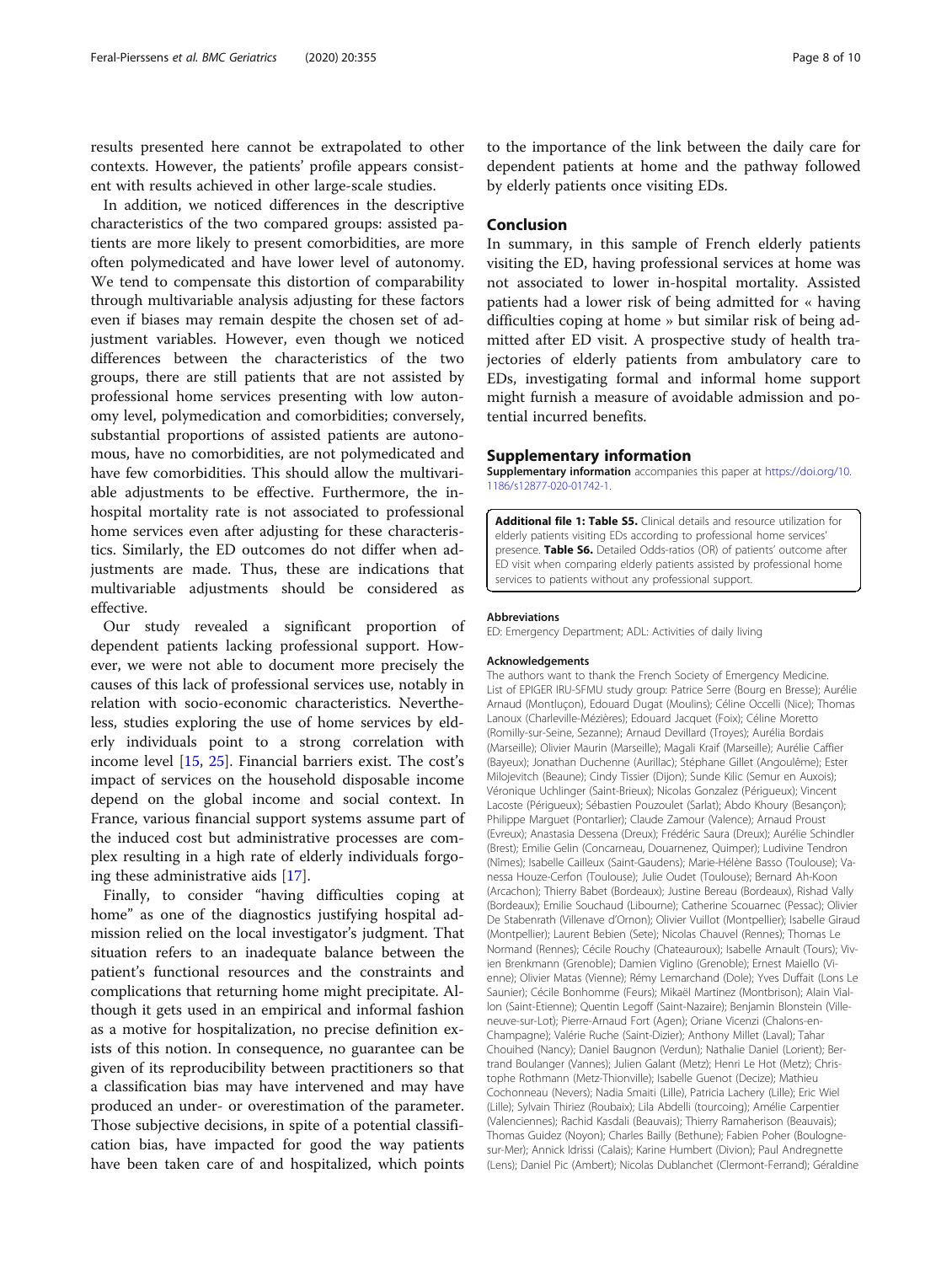<span id="page-8-0"></span>Giroud (Clermont-Ferrant); Guillaume N'Guyen (Clermont-Ferrand); Laure Jainsky (Issoire); Marc Lacrouts (Oloron Sainte-Marie); Marie-Pierre Liepa (Orthez); Gaëlle Esturoune (Saint-Jean-de-Luz); Arnaud Ximenes (Saint-Palais); Ialasoa Randrianasolo (Lannemezan); Mélanie Mathe (Tarbes); Hélène Chable (Perpignan); Géraldine Le Cardinal (Perpignan); Anne-Marie Zix-Minni (Saverne); Pierrick Le Borgne (Strasbourg); Fanny Schweitzer (Strasbourg); Kasarra Ben Hammouda (Colmar); Jacques Schmitt (Mulhouse); Gaëlle Compte (Lyon); Marine Delaroche (Lyon); Christian Di Filippo (Lyon); Véronique Potinet (Lyon); Olivier Regal (Lyon); Alireza Nahani (Gray); Jacques Faivre (Chalon-sur-Saône); Maxime Arnaud (Macon); Teddy Sturiale (Paray Le Monnial); Mohammed Touil (La Flèche); Mario Di Rollo (Le Mans); Olivier Laine (Le Mans); Mathieu Gerain (Le Mans); Marc Latappy (Chambery, Aix-les-Bains); François-Xavier Ageron (Annecy); Claire Vallenet (Contamines-sur-Arve); Agathe Leleu (Bichat); Morgan Blandin (Paris); Anne-Laure Paquet (Paris); Marie-Laurence Fievet-Brochot (Paris); Erwin Hansconrad (Paris); Benoît Vivien (Paris); Alessandra Principe (Paris); Pierre-Clément Thiebaud (Paris); Eloïse Trabattoni (Paris); Eric Burggraff (Paris); Emmanuel Boust (Bois Guillaume); Valérie Massol (Dieppe); Xavier Benet (Le Havre); Quentin Foubert (Lillebonne); Benoît Jardel (Rouen); Luc-Marie Joly (Rouen); Mélanie Roussel (Rouen); Mariane Ovtcharenko (Fontainebleau); Karim Bedrici (Marne-La-Vallée); Mohamed Abdeljaouad (Marne-La-Vallée); Carole Mauger-Briche (Meulan); Laurence Berton (Versailles); Ludovic Dalle (Versailles); Mathieu Violeau (Niort); Loïc Amizet (Abbeville); Fanny Fontaine (Amiens); Anaïs Colonna (Montauban); Jean Tida (Fontenay Le comte); Emelyne Cwicklinski (La Roche sur Yon); Philippe Fradin (Lucon, Montaigu); Christine Vallejo (Limoges); Lotfi Frigui (Joigny); Samia Bregigeon (Sens); Muriel Porche (Arpajon); Arnaud Le Jan (Corbeil-Essonne); Jean-Philippe Desclefs (Corbeil-Essonne); Hery Andrianjafy (Longjumeau); Laura Wajzer (Longjumeau); Ta Trung Hung (Longjumeau); Sébastien Beaune (Boulogne); Hugo Lenglet (Clichy-sur-Seine); Gaëlle Le Bail (Garches); Anna Bouchara (Aulnay-sous-Bois); Marie-Clément Kouka (Saint-Denis); Mathias Wargon (Bry-sur-Marne); Steven David (Créteil); Mohamed Khalid (Créteil); Catherine Phlippoteau (Créteil); Stéphane Diez (Kremlin-Bicêtre); Jean Sende (Nogent-sur-Marne); Xavier Baermann (Argenteuil); Catherine Legall (Argenteuil); Aurélie Fehre (Beaumont-sur-Oise); Célia Etiennar (Gonesse); Nathalie Roudiak (Gonesse); Julie Talfournier (Pontoise); Chloé Lefebvre (Saint-Denis de la Réunion); Yann-Erick Claessens (Monaco); Pierre-Nicolas Carron (Lausanne); Fabrice Dami (Lausanne); Esther Popotte (Pointeà-Pitre); Ahmed Belkouch (Rabat); Jean-Marc Pujo (Cayenne).

#### Authors' contributions

ALFP and CC conceived and designed the study. ALFP and FXD supervised the conduct of the study and data collection. MK, AC, NP, SL, the EPIGER IRU-SFMU study group undertook recruitment of participating centers and patients. ALFP, GT and FS managed the data. ALFP, CC and YF provided statistical advice on study design and analyzed the data. ALFP drafted the manuscript, and PJ, SL, CC, FXD, YF contributed substantially to its revision. ALFP takes responsibility for the paper as a whole. All authors have read and approved the final manuscript.

#### Funding

This research did not receive any specific grant from funding agencies in the public, commercial, or not-for-profit sectors.

#### Availability of data and materials

The datasets generated and analyzed during the current study are not publicly available due to legal restrictions. The national legislation in France protects personal data and materials. There are data restrictions concerning the EPIGER study since they contain sensitive and identifying patient personal information. Therefore, before any data transfer a legal authorization has to be obtained from CNIL, the French data privacy authority.

#### Ethics approval and consent to participate

This study has been approved by our institutional review board and ethics committee (CERHUPO - Comité d'Ethique pour la Recherche des Hôpitaux Universitaires Paris Ouest) (October, 2015), by CCTIRS (Comite Consultatif sur le Traitement de l'Information en matière de Recherche dans le domaine de la Santé) and by CNIL (Commission nationale informatique et liberté) (Record 15.1015bis). According to French law and national guidelines (Law n°94–548 of July 1st 1994 relating to the processing of personal data for the purpose

of research in the health field), need for written informed consent was waived.

#### Consent for publication

Not applicable.

#### Competing interests

SL, NP have relevant financial activities outside the submitted work. SL reports personal fees from Aspen, Astra-Zeneca, Bristol-Myers Squibb, Novartis and Roche; NP reports personal fees from Vygon, AstraZeneca, Bayer and non-financial support from Vygon; and the remaining authors have no conflicts of interest.

#### Author details

<sup>1</sup> Emergency department, Georges Pompidou european hospital, Assistance Publique Hôpitaux de Paris, Paris, France. <sup>2</sup>IMProving Emergency Care academic federation, Paris, France. <sup>3</sup>CR-CSIS, Université de Sherbrooke Longueuil, Québec, Canada. <sup>4</sup>Emergency department, Saint-Antoine hospital, Assistance Publique Hôpitaux de Paris, Paris, France. <sup>5</sup>Emergency department Charles Nicolle University Hospital, Rouen, France. <sup>6</sup>Tours University, Tours France. <sup>7</sup>Emergency department, Tours University Hospital, Tours, France.<br><sup>8</sup>Emergency department and Emergency Modical Senvice. Joan Bernard Emergency department and Emergency Medical Service, Jean-Bernard Hospital, Centre Hospitalier de Valenciennes, Valenciennes, France. <sup>9</sup> Emergency department, La Timone hospital, Assistance Publique des Hôpitaux de Marseille, Marseille, France. <sup>10</sup>Sciences Po, LIEPP, Paris, France. 11Chaire en fiscalité et finances publiques, Université de Sherbrooke, Longueuil, Canada. 12Emergency Medical Service, Raymond Poincaré Hospital, Assistance Publique Hôpitaux de Paris, Garches, France. <sup>13</sup>Sorbonne Université, Paris, France. 14Emergency department, Pitié-Salpétrière hospital, Assistance Publique Hôpitaux de Paris, Paris, France.<sup>15</sup>Université de Paris, Paris, France. <sup>16</sup>Initiative de Recherche aux Urgences, French Society of Emergency Medecine, Paris, France.

# Received: 29 April 2020 Accepted: 30 August 2020

#### References

- Aminzadeh F, Dalziel WB. Older adults in the emergency department: a systematic review of patterns of use, adverse outcomes, and effectiveness of interventions. Ann Emerg Med. 2002;39:238–47.
- 2. Or Z, Penneau A. A multilevel analysis of the determinants of emergency care visits by the elderly in France. Health Policy. 2018;122:908–14.
- 3. Samaras N, Chevalley T, Samaras D, Gold G. Older patients in the emergency department: a review. Ann Emerg Med. 2010;56:261–9.
- 4. Boisguerin B, Mauro L. Les personnes âgées aux urgences: Une patientèle au profil particulier. Etudes et Résultats. 2017;1007:1–6.
- 5. George G, Jell C, Todd BS. Effect of population ageing on emergency department speed and efficiency: a historical perspective from a district general hospital in the UK. Emerg Med J. 2006;23:379–83.
- 6. Casalino E, Wargon M. Peroziello a et al predictive factors for longer length of stay in an emergency department: a prospective multicentre study evaluating the impact of age, patient's clinical acuity and complexity, and care pathways. Emerg Med J. 2014;31:361–8.
- 7. Fogg C, Meredith P, Culliford D, Bridges J, Spice C, Griffiths P. Cognitive impairment is independently associated with mortality, extended hospital stays and early readmission of older people with emergency hospital admissions: a retrospective cohort study. Int J Nurs Stud. 2019;96:1–8.
- Lucke JA, de Gelder J, Heringhaus C, et al. Impaired cognition is associated with adverse outcome in older patients in the emergency department; the acutely presenting older patients (APOP) study. Age Ageing. 2018;47:1–6.
- 9. Reignier J, Feral-Pierssens A-L, Boulain T, et al. Withholding and withdrawing life-support in adults in emergency care: joint position paper from the French Intensive Care Society and French Society of Emergency Medicine. Ann Intensive Care. 2019;9:105.
- 10. Clegg A, Young J, Iliffe S, Rikkert MO, Rockwood K. Frailty in elderly people. Lancet. 2013;381:752–62.
- 11. Covinsky KE, Palmer RM, Fortinsky RH, et al. Loss of independence in activities of daily living in older adults hospitalized with medical illnesses: increased vulnerability with age. J Am Geriatr Soc. 2003;51:451–8.
- 12. Fried LP, Tangen CM, Walston J, et al. Frailty in older adults: evidence for a phenotype. J Gerontol A Biol Sci Med Sci. 2001;56:M146–56.